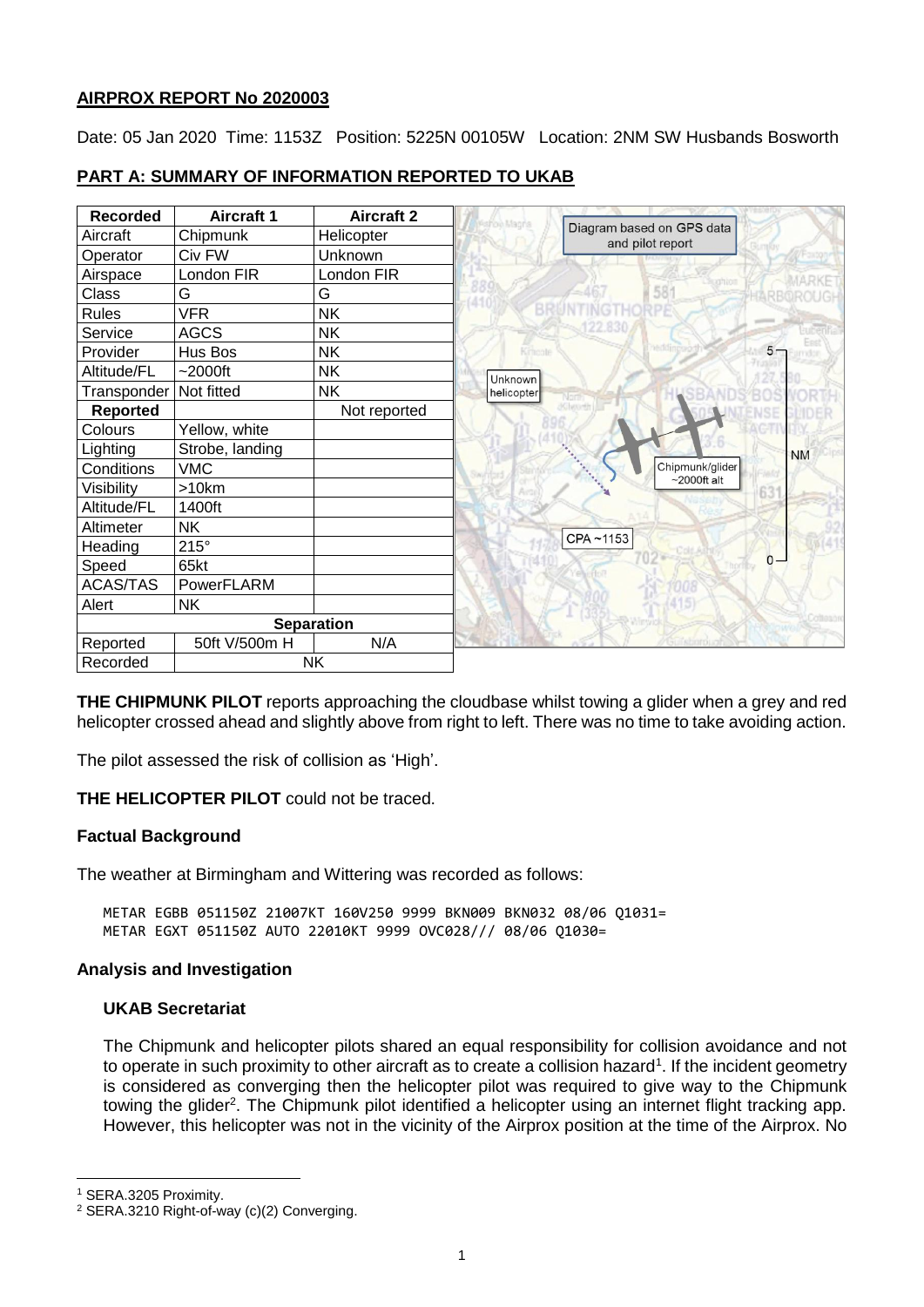secondary radar tracks or traceable primary tracks were recorded in the Airprox area at the time of the Airprox.

## **Comments**.

# **BGA**

The likelihood of encountering glider and tug traffic is significantly higher within a few miles of active gliding sites. An aerotow combination has much less manoeuvrability than a normal aircraft and takes up more space in the sky. When the tow finishes, the glider will usually turn and climb while the tug turns in the opposite direction and descends; this is one good reason, of many, to give the combination a wide berth.

# **Summary**

An Airprox was reported when a Chipmunk/glider tow and an unknown helicopter flew into proximity near Husbands Bosworth gliding site at about 1152Z on Sunday 5<sup>th</sup> January 2020. Both pilots were operating in VMC, the Chipmunk pilot under VFR and listening out on the Husbands Bosworth A/G frequency.

# **PART B: SUMMARY OF THE BOARD'S DISCUSSIONS**

Information available consisted of reports from both pilots, radar photographs/video recordings, reports from the air traffic controllers involved and reports from the appropriate operating authorities. Relevant contributory factors mentioned during the Board's discussions are highlighted within the text in bold, with the numbers referring to the Contributory Factors table displayed in Part C.

Due to the exceptional circumstances presented by the coronavirus pandemic, this incident was assessed as part of a 'virtual' UK Airprox Board meeting where members provided a combination of written contributions and dial-in/VTC comments. Although not all Board members were present for the entirety of the meeting and, as a result, the usual wide-ranging discussions involving all Board members were more limited, sufficient engagement was achieved to enable a formal assessment to be agreed along with the following associated comments.

Members first discussed the Chipmunk pilot's report. Although the suspected other aircraft was reported on the basis of a flight tracking website, it was subsequently determined that the reported aircraft was not at the Airprox location at the reported time. Members noted that such flight tracking websites can be prone to large errors in aircraft position and timing, depending on surveillance coverage in any particular area. Surveillance radar recordings had not shown a traceable primary track or a secondary track in the area, which members found unusual; a helicopter member noted that he could not recall any helicopter that was not fitted with a transponder. Although this may of course have been unserviceable or inadvertently not selected on, members though that even so, a primary track should have been apparent. In the event, the Husbands Bosworth A/G Operator was not required to monitor the tug/glider position (**CF1**) and in any case could not reasonably have been aware of the helicopter at the reported range from the airfield. Electronic conspicuity was defeated by the incompatible equipment of the helicopter's TAS, if any, relying on transponder output, which was not fitted to the Chipmunk. Similarly, the Chipmunk's PowerFLARM relied on FLARM or Mode C of the helicopter, which was, respectively, likely not fitted and apparently not available (**CF3**). Consequently, the Chipmunk pilot had no SA on the approaching helicopter (**CF2**). The Chipmunk pilot reported a late sighting (**CF4**) and assessed the risk of collision as 'High'. He had also reported the helicopter as passing 500m ahead which, at the reported speed of 65kt, represented a spacing of about 15sec, which members agreed was more a case of being concerned by the proximity of the other aircraft (**CF5**). Some members felt that the helicopter should have given the gliding site a wider berth but after further discussion the Board agreed that, other than direct overflight of a gliding site, Class G airspace was designed such that it was equally accessible to all and that all users had an equal responsibility to avoid the risk of mid-air collision. The Board then discussed the risk and agreed that without a report from the helicopter pilot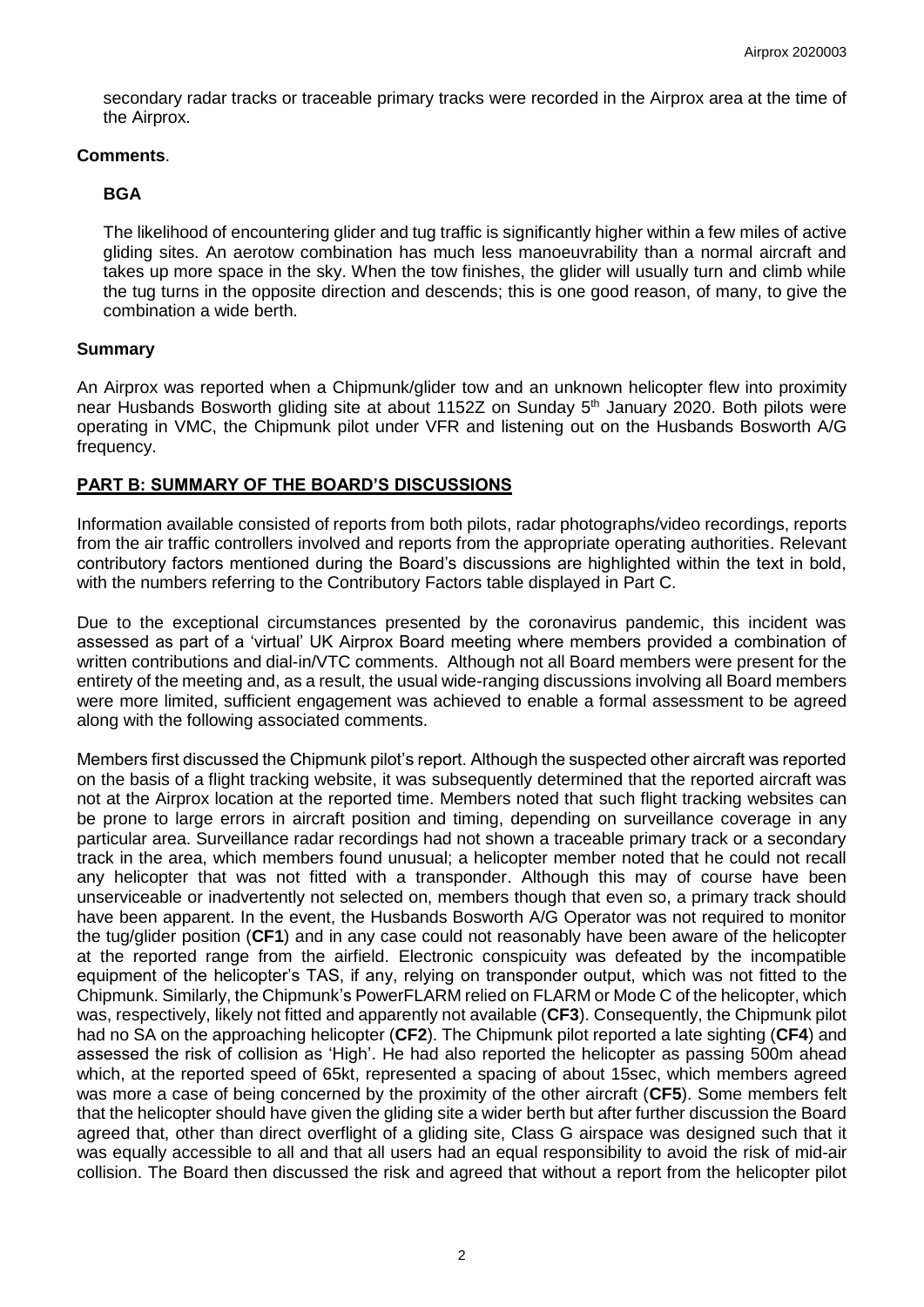or any factual information to support an assessment of separation at CPA there was insufficient information available to determine the risk involved.

# **PART C: ASSESSMENT OF CONTRIBUTORY FACTORS AND RISK**

#### Contributory Factors:

|     | 2020003                                              |                                                                |                                                               |  |  |  |
|-----|------------------------------------------------------|----------------------------------------------------------------|---------------------------------------------------------------|--|--|--|
| CF. | <b>Factor</b>                                        | <b>Description</b>                                             | <b>Amplification</b>                                          |  |  |  |
|     | <b>Ground Elements</b>                               |                                                                |                                                               |  |  |  |
|     | • Situational Awareness and Action                   |                                                                |                                                               |  |  |  |
|     | Contextual                                           | • ANS Flight Information Provision                             | Not required to monitor the aircraft under the agreed service |  |  |  |
|     | <b>Flight Elements</b>                               |                                                                |                                                               |  |  |  |
|     |                                                      | . Situational Awareness of the Conflicting Aircraft and Action |                                                               |  |  |  |
|     | Contextual                                           | • Situational Awareness and Sensory Events                     | Pilot had no, late or only generic, Situational Awareness     |  |  |  |
|     | • Electronic Warning System Operation and Compliance |                                                                |                                                               |  |  |  |
| 3   | Technical                                            | • ACAS/TCAS System Failure                                     | Incompatible CWS equipment                                    |  |  |  |
|     | • See and Avoid                                      |                                                                |                                                               |  |  |  |
| 4   | <b>Human Factors</b>                                 | • Monitoring of Other Aircraft                                 | Late-sighting by one or both pilots                           |  |  |  |
| 5   | <b>Human Factors</b>                                 | • Perception of Visual Information                             | Pilot was concerned by the proximity of the other aircraft    |  |  |  |

Degree of Risk: D.

Recommendation: Nil.

#### Safety Barrier Assessment<sup>3</sup>

In assessing the effectiveness of the safety barriers associated with this incident, the Board concluded that the key factors had been that:

## **Ground Elements:**

**Situational Awareness of the Confliction and Action** were assessed as **not used** because the pilot was not in receipt of a service that required ATC monitoring.

#### **Flight Elements:**

 $\overline{a}$ 

**Situational Awareness of the Conflicting Aircraft and Action** were assessed as **ineffective** because the Chipmunk pilot was not aware of the helicopter until visually sighted.

**Electronic Warning System Operation and Compliance** were assessed as **ineffective** because the Chipmunk PowerFLARM likely could not alert against the other aircraft and a helicopter TAS could not alert against the non-transponding Chipmunk.

**See and Avoid** were assessed as **ineffective** because the Chipmunk pilot did not see the helicopter in time to increase separation at CPA.

<sup>&</sup>lt;sup>3</sup> The UK Airprox Board scheme for assessing the Availability, Functionality and Effectiveness of safety barriers can be found on the [UKAB Website.](http://www.airproxboard.org.uk/Learn-more/Airprox-Barrier-Assessment/)